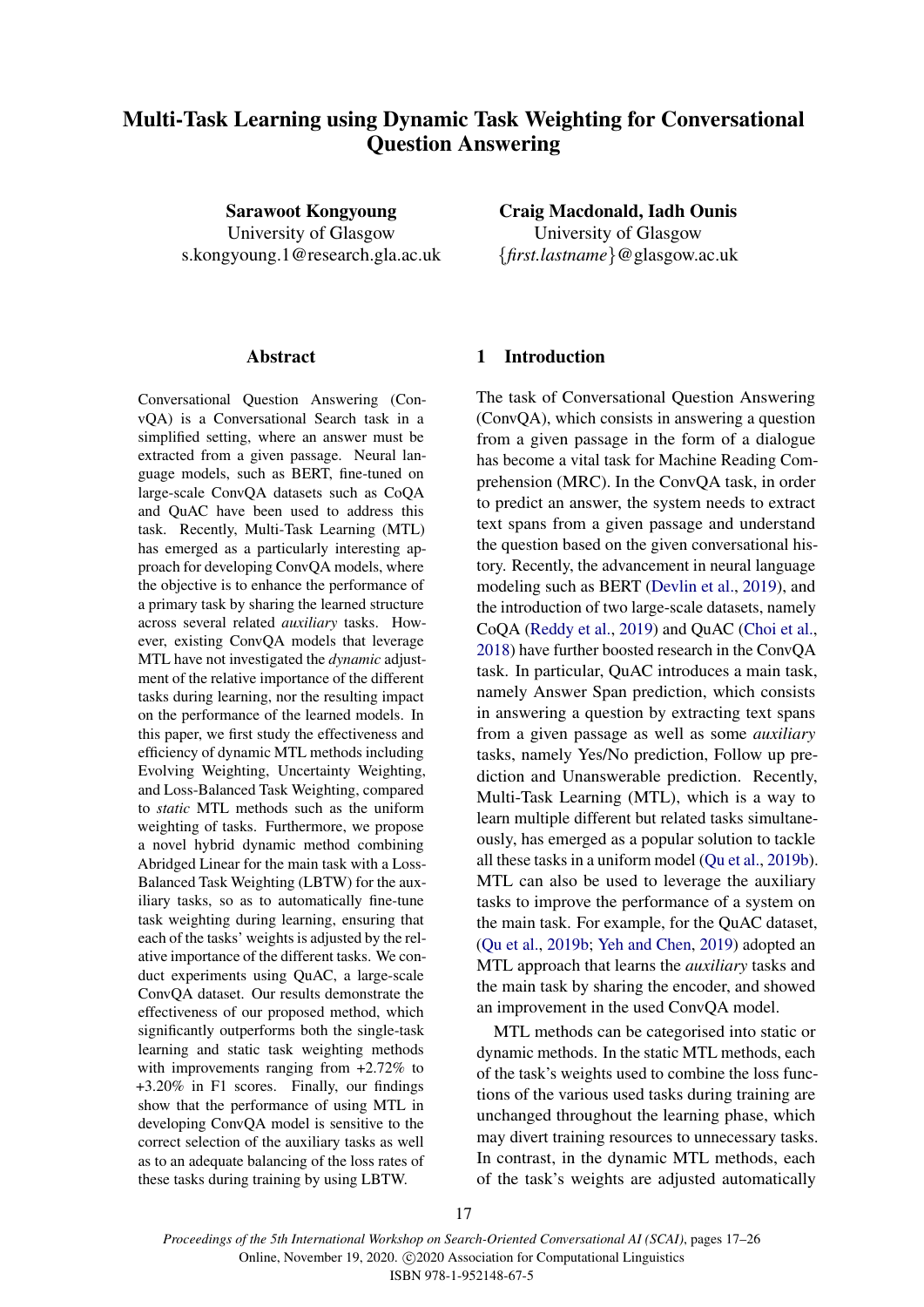to balance the loss rate [\(Liu et al.,](#page-8-4) [2019a\)](#page-8-4) or to balance the weights across tasks [\(Kendall et al.\)](#page-8-5). However, the implementation of a MTL dynamic method is more complicated and has a lower training efficiency than static methods.

Most existing [\(Qu et al.,](#page-8-3) [2019b;](#page-8-3) [Yeh and Chen,](#page-9-0) [2019\)](#page-9-0) Conversational Question Answering (ConvQA) models that leverage Multi-Task Learning (MTL) use the static method with unchanged tasks' weights during the training epochs. For instance, the recently-proposed History Attention Mechanism (HAM) model [\(Qu et al.,](#page-8-3) [2019b\)](#page-8-3) attempted to apply Multi-Task Learning in order to improve the effectiveness of conversational QA. However, the tasks' weights in the model were unchanged during the training state and emphasise the main task. FlowDelta [\(Yeh and Chen,](#page-9-0) [2019\)](#page-9-0) is a ConvQA model that also employed a static MTL method, which sets all tasks' weights equal to one. In the static MTL methods used in HAM and FlowDelta, all of the tasks' weights have not been adjusted throughout the learning phase. As a result, training resources could be diverted to unnecessary tasks with a negative impact on the performance of the learned models. To improve the effectiveness of Multi-Task Learning for Conversational Question Answering, we propose a novel method, called Hybrid Task Weighting, which focuses on adjusting the tasks' weights by modelling the difference between the tasks' weights, while still prioritising on the main task.

Our contributions are summarised as follows: (1) We leverage dynamic Multi-Task Learning with  $BERT<sup>1</sup>$  $BERT<sup>1</sup>$  $BERT<sup>1</sup>$  to effectively address the task of learning Answer Span prediction with its auxiliary tasks including Yes/No prediction, Follow up prediction, and Unanswerable prediction; (2) To further enhance the performance of Multi-Task Learning, we introduce a hybrid strategy, which automatically fine-tunes the multiple tasks' weights along the learning steps. Our method uses Abridged Linear for the primary task and Loss-Balanced Task Weighting for the auxiliary tasks; (3) The proposed hybrid method yields the best performance improvements over the baselines on the QuAC dataset.

#### 2 Related Work

In the following, we discuss related work about Multi-Task Learning, Conversational Question Answering, and using Multi-Task Learning in Conversational Question Answering.

Multi-Task Learning: MTL is a learning paradigm, which has achieved success in many machine learning applications, including Natural Language Processing [\(Liu et al.,](#page-8-6) [2015,](#page-8-6) [2019b\)](#page-8-7), Speech Processing [\(Hu et al.,](#page-8-8) [2015;](#page-8-8) [Wu et al.,](#page-9-1) [2015\)](#page-9-1), and Computer Vision [\(Leang et al.,](#page-8-9) [2020\)](#page-8-9). For further background on MTL, we refer the readers to the recent review by [\(Ruder,](#page-9-2) [2017;](#page-9-2) [Zhang and Yang,](#page-9-3) [2017\)](#page-9-3). The MTL methods can be classified into static methods or dynamic methods based on their weighting strategy [\(Ming et al.,](#page-8-10) [2019\)](#page-8-10). In a static method, before training the network, each of the task's weights is set manually, then these weights are fixed throughout the training of the network [\(Qu](#page-8-3) [et al.,](#page-8-3) [2019b;](#page-8-3) [Yeh and Chen,](#page-9-0) [2019\)](#page-9-0). In contrast, the dynamic methods initialise each of the task's weights at the beginning of the training and automatically update the weights during the training process [\(Belharbi et al.,](#page-8-11) [2016;](#page-8-11) [Chen et al.,](#page-8-12) [2018;](#page-8-12) [Liu et al.,](#page-8-4) [2019a\)](#page-8-4). Typically, the MTL networks can be classified into either *hard* or *soft* parameter sharing networks [\(Ruder,](#page-9-2) [2017\)](#page-9-2). In hard parameter sharing, also known as multi-head, the network is applied by employing separate task-specific output layers on top of a shared encoder. In soft parameter sharing, all parameters are task-specific but all networks have mechanisms to handle the cross-task learning. Following [\(Liu et al.,](#page-8-6) [2015,](#page-8-6) [2019b;](#page-8-7) [Xu](#page-9-4) [et al.,](#page-9-4) [2019\)](#page-9-4), we employ a hard parameter sharing MTL approach because this network type reduces the risk of overfitting [\(Ruder,](#page-9-2) [2017\)](#page-9-2).

Conversational Question Answering: ConvQA is a Machine Reading Comprehension (MRC) task where questions are formed in conversations. Hence, a ConvQA approach needs to deal with the conversation history to accurately understand and answer the current question. To handle the conversation history, existing works [\(Zhu et al.,](#page-9-5) [2018;](#page-9-5) [Reddy et al.,](#page-8-1) [2019\)](#page-8-1) prepended previous questions and answers to the current question while [\(Qu](#page-8-13) [et al.,](#page-8-13) [2019a,](#page-8-13)[b;](#page-8-3) [Yeh and Chen,](#page-9-0) [2019\)](#page-9-0) employed a history selection mechanism. Some prior studies have integrated the conversation history into neural language models such as BERT: For example, [Qu](#page-8-3) [et al.](#page-8-3) [\(2019b\)](#page-8-3) proposed the Positional History Answer Embedding (PosHAE) approach, which uses a feature vector to encode the position of the answer in the conversation history in the current question; Similarly, [Choi et al.](#page-8-2) [\(2018\)](#page-8-2); [Yeh and Chen](#page-9-0) [\(2019\)](#page-9-0)

<sup>&</sup>lt;sup>1</sup> Our preliminary experiments found BERT to be more effective than ALBERT or RoBERTa.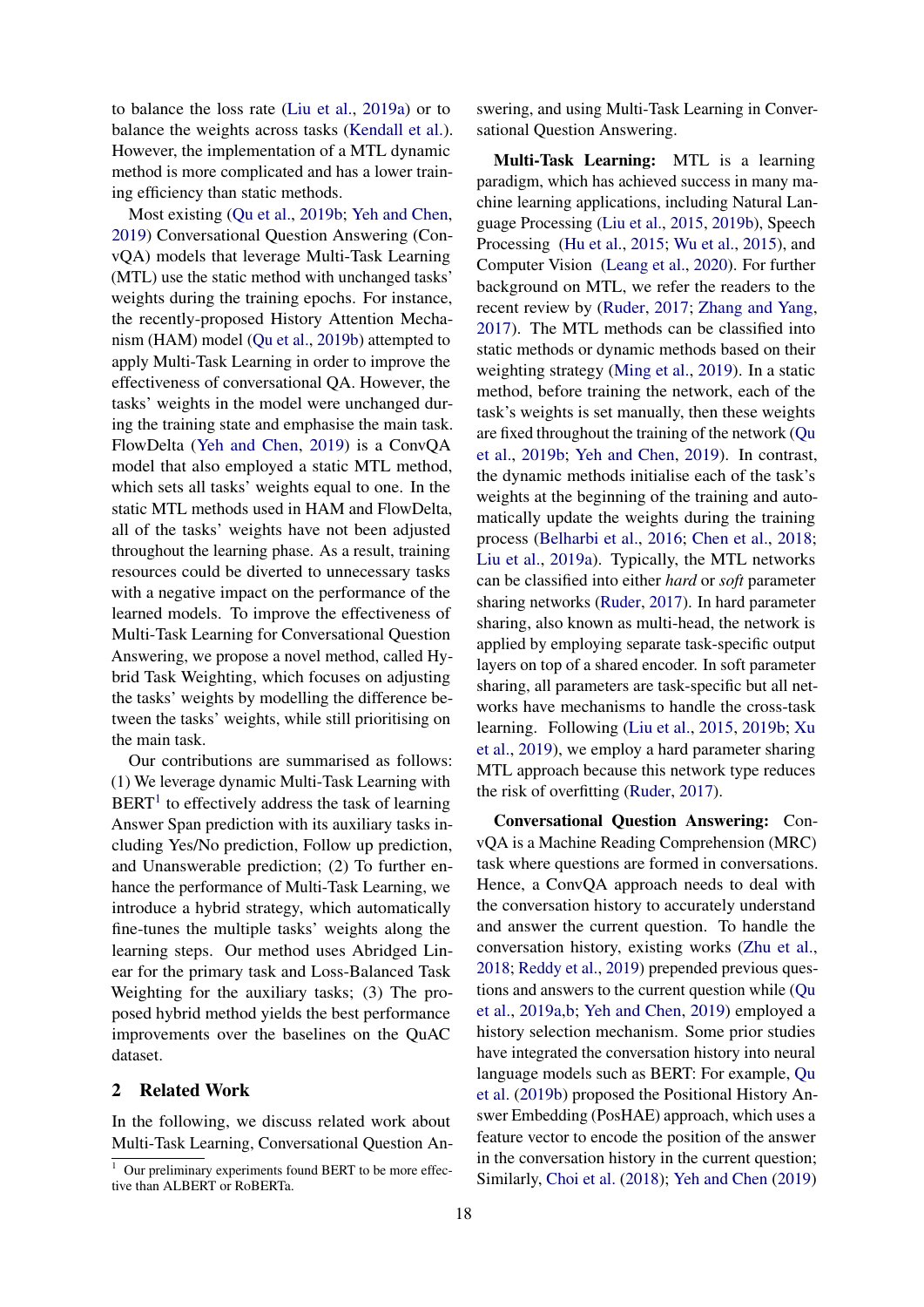used a Context Feature to mark historical answers in the passage.

The two recent large-scale ConvQA datasets, QuAC [\(Choi et al.,](#page-8-2) [2018\)](#page-8-2) and CoQA [\(Reddy et al.,](#page-8-1) [2019\)](#page-8-1), have facilitated further research on this task. The differences between these datasets are that the questions in CoQA are predominantly factoid in nature, while most questions in QuAC are nonfactoid. Moreover, QuAC also contains three auxiliary tasks; in contrast, CoQA only provides an Unanswerable prediction task as an auxiliary task. Hence, due to the presence of multiple auxiliary tasks, our MTL study focuses on the QuAC dataset.

Multi-Task Learning for Conversational Question Answering Models: Recently, existing works [\(Qu et al.,](#page-8-3) [2019b;](#page-8-3) [Yeh and Chen,](#page-9-0) [2019\)](#page-9-0) on MTL for ConvQA have successfully adopted static MTL methods. However, there is still room for improvement since during the learning phase the weights for the auxiliary tasks are unchanged and therefore they not adjusted relative to the importance of the different tasks. We include these MTL methods as baselines in our present work.

Instead, in this paper, we take advantage of a dynamic method in MTL for ConvQA. The goal of our proposed model is to improve the effectiveness of the ConvQA task. As far we know, no prior work has addressed the use of dynamic MTL methods for the ConvQA task. In our proposed MTL approach, we employ the Abridged Linear [\(Belharbi et al.,](#page-8-11) [2016\)](#page-8-11) for the primary task and the Loss-Balanced Task Weighting [\(Liu et al.,](#page-8-4) [2019a\)](#page-8-4) for the auxiliary tasks, which prioritises the primary task after step t during training by setting the task's weight to one while also automatically fine-tuning the tasks' weights by balancing the loss ratio of the auxiliary tasks. In our model, we employ BERT [\(Devlin](#page-8-0) [et al.,](#page-8-0) [2019\)](#page-8-0), which is still a widely used and popular pre-trained model, with customised features following [\(Qu et al.,](#page-8-3) [2019b;](#page-8-3) [Yeh and Chen,](#page-9-0) [2019\)](#page-9-0). In the following section, we describe in detail our ConvQA model.

# 3 The BERT ConvQA Model

We first define the task in Section [3.1.](#page-2-0) An overview of the proposed ConvQA model is provided in Section [3.2.](#page-2-1) Section [3.3](#page-3-0) describes how additional features are integrated with the BERT encoder. Then we explain how predictions are made for the main Answer Span prediction task as well as the auxiliary tasks in Sections [3.4](#page-3-1) & [3.5,](#page-3-2) respectively.

<span id="page-2-2"></span>Table 1: An example dialog from the ConvQA dataset.

|                  | In 1934 he batted .344 with 18 home runs, 104 RBI, 102 runs scored and 192 hits in 138 games.<br>After a disappointing final season with the White Sox which saw Simmons bat just .267 with 16 |
|------------------|------------------------------------------------------------------------------------------------------------------------------------------------------------------------------------------------|
|                  |                                                                                                                                                                                                |
|                  | home runs and 79 RBI in 128 game (first time in his 11-year career he did not reach .300+ & 100                                                                                                |
|                  | RBI) he rebounded by hitting .327 with 13 home runs, 112 RBI and 96 runs scored in 1936 for                                                                                                    |
| $\boldsymbol{p}$ | the Detroit Tigers. In 1937 he struggled again, this time with the Washington Senators, batting                                                                                                |
|                  | just .279 with 8 home runs and 84 RBIs in 103 games. He rebounded with a stellar season in                                                                                                     |
|                  | 1938, batting .302 with 21 home runs and 95 RBI in just 125 games for Washington. His 21                                                                                                       |
|                  | home runs that year gave Simmons the distinction of being the first player to hit 20 home runs                                                                                                 |
|                  | in a year for the Senators. CANNOTANSWER                                                                                                                                                       |
| $q_1$            | Where was he playing in 1933?                                                                                                                                                                  |
| a <sub>1</sub>   | <b>CANNOTANSWER</b>                                                                                                                                                                            |
| $q_2$            | What did he do between 1933 and 1938?                                                                                                                                                          |
| a <sub>2</sub>   | In 1934 he batted .344 with 18 home runs, 104 RBI, 102 runs scored and 192 hits in 138 games.                                                                                                  |
|                  |                                                                                                                                                                                                |

 $q_3$  Did he lead the league in hitting?<br> $q_3$  After a disappointing final season with the White Sox

#### <span id="page-2-0"></span>3.1 Task Definition

Following [Choi et al.](#page-8-2) [\(2018\)](#page-8-2), we describe the ConvQA task as follows: given a passage  $p$ , a conversation history  $H_k$  consisting of a list of k questions and ground truth answer pairs, i.e.  $H_k = [\langle q, a \rangle]$ , and a new query  $q_{k+1}$ , the task is to predict answer  $a_{k+1}$  by predicting answer span indices i, j within passage p. Table [1](#page-2-2) exemplifies the ConvQA task, showing an example passage  $p$ , and a history of length  $k = 2$  with corresponding questions and answers; In particular, in response to question  $q_3$ , the aim of a ConvQA system is to correctly predict the right answer  $a_3$  from all possible sentences in p.

Moreover, as mentioned in Section 2, the QuAC dataset [\(Choi et al.,](#page-8-2) [2018\)](#page-8-2) provides labels for auxiliary tasks that are relevant to the ConvQA task, namely the affirmation (Yes/No) and continuation (Follow up) classification tasks. For example, [Yeh](#page-9-0) [and Chen](#page-9-0) [\(2019\)](#page-9-0) showed how to leverage the unanswerable questions as another auxiliary task called Unanswerable prediction. In the next section, we provide an overview of a BERT-based model that can be used for the ConvQA task; Moreover as an MTL model, it can benefit from learning using the auxiliary tasks. Later, in Section [4,](#page-3-3) we describe different MTL methods for weighting the ConvQA and auxiliary tasks during learning, which we apply and evaluate. We describe all auxiliary tasks in detail in Section [6.1.](#page-5-0)

#### <span id="page-2-1"></span>3.2 Model Overview

To tackle the tasks described in Section [3.1,](#page-2-0) we present our ConvQA model by adopting a Multi-Task Learning approach. Figure [1](#page-3-4) illustrates the architecture of our model, which consists of three components: an encoder, an answer span predictor and the auxiliary tasks predictor. For the encoder, we deploy a BERT model that encodes the question  $q_{k+1}$ , the passage p, and the conversation history  $H_k$  as a sequence of m words  $C = \{c1, c2, ..., cm\}$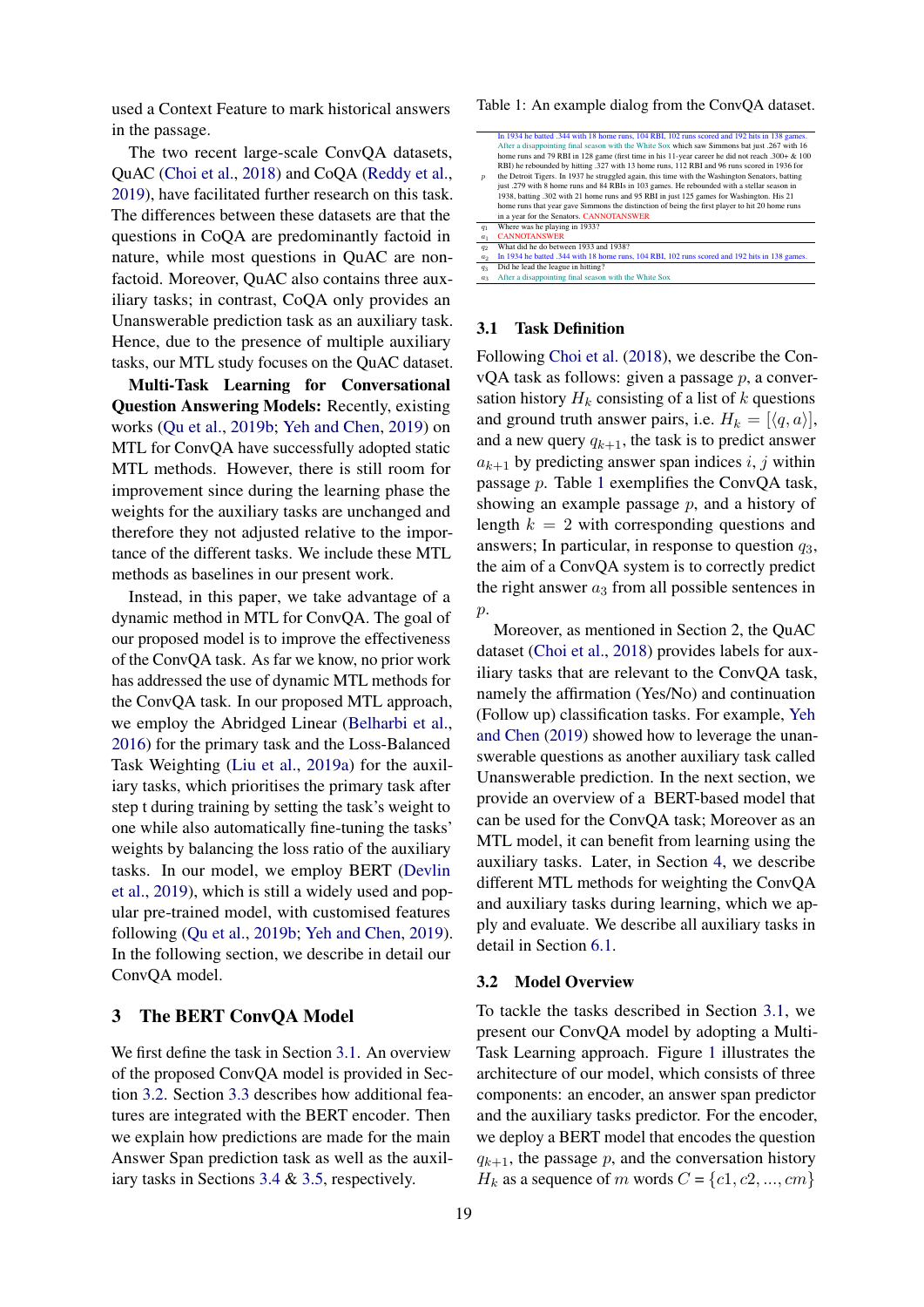<span id="page-3-4"></span>

Figure 1: The model architecture.

into contextualised token-level representations i.e.,  $\hat{T}_k = F(q_{k+1}, p, H_k)$ , where  $F(\cdot)$  is BERT's encoder transformation function. These encodings are customised to the task by integrating conversation history features (Section [3.3\)](#page-3-0). Finally, these representations are fed into the predictors' modules in a Multi-Task Learning setting (Sections [3.4](#page-3-1) & [3.5\)](#page-3-2).

#### <span id="page-3-0"></span>3.3 BERT Encoder Features

In our model, we modify the BERT input to encapsulate two features – the Positional History Answer Embedding (PosHAE) and the Context Features:

PosHAE: We use this modification feature introduced by [Qu et al.](#page-8-3) [\(2019b\)](#page-8-3) to capture the conversation history into BERT. As exemplified by the example in Table [1,](#page-2-2) questions in the QuAC dataset often refer to entities in the previous answer(s). Consequently, PosHAE was introduced to embed the relative position of the terms that occur in previous answers within the conversational history  $H_k$ .

Context Feature: We integrate contextual knowledge of the previous answer within the passage into BERT by following [Yeh and Chen](#page-9-0) [\(2019\)](#page-9-0) who, applied BiDAF++ [\(Choi et al.,](#page-8-2) [2018\)](#page-8-2). Indeed, BiDAF++ learns a passage embedding that denotes whether a token in a recent answer is part of passage p.

#### <span id="page-3-1"></span>3.4 Answer Span prediction

Given the token-level representation  $\hat{T}_k$  produced by BERT, we compute the probability of each token being the start token or the end token in order to predict the answer span. In particular, to map a token representation  $\hat{T}_k$  to a logit, two sets of parameters are learned for the start vector and the end vector, respectively. After that the softmax function is applied to obtain probabilities across all tokens in the sequence C (see Section [3.2\)](#page-2-1). From this, we obtain  $p_m^S$ , and  $p_m^E$ , which are the probabilities of token  $m$  being the start token or end token,

as follows:

$$
p_m^S = \text{softmax}(\hat{T}_k(m)), p_m^E = \text{softmax}(\hat{T}_k(m)).
$$
\n(1)

Then for the Answer Span prediction task, we compute the cross-entropy loss as follows:

$$
\mathcal{L}_S = -\sum_M \mathbb{1}\{m = m_S\} \log(p_m^S),
$$
  

$$
\mathcal{L}_E = -\sum_M \mathbb{1}\{m = m_E\} \log(p_m^E),
$$
  

$$
\mathcal{L}_{ans} = \frac{1}{2}(\mathcal{L}_S + \mathcal{L}_E)
$$
 (2)

where the ground truth of the start token and end token are  $m<sub>S</sub>$  and  $m<sub>E</sub>$ , respectively, and  $\mathbb{1}\{\cdot\}$  is and indicator function to show that the predicted token  $m$  is in the ground truth. Then the loss of the Answer Span prediction  $\mathcal{L}_{ans}$  is calculated by averaging the loss of the start and end tokens,  $\mathcal{L}_S$ and  $\mathcal{L}_E$ .

### <span id="page-3-2"></span>3.5 Auxiliary Task Prediction

All auxiliary tasks in our datasets are formulated as binary or multi-label classification tasks. To address each auxiliary task, we take the sequencelevel representation  $\hat{s}_k$  that is obtained from the  $[CLS]$  token (which is the first token of the sequence, produced by BERT). We apply a softmax function on  $\hat{s}_k$  to compute the posterior probabilities across the true and false labels for the multilabel tasks; for the binary tasks, we use a sigmoid function. After that, we compute cross-entropy loss for the multi-label tasks and the binary crossentropy loss functions for the binary tasks. Next, we describe the MTL approaches to combine the loss functions from the auxiliary tasks with the loss calculated on the main task.

#### <span id="page-3-3"></span>4 Multi-Task Learning for ConvQA

We now describe and categorise existing loss weighting approaches as either *static* or *dynamic*, depending on whether the importance they place on the loss of each task during learning is fixed or varied. In the following, we describe existing static and dynamic approaches (Sections [4.1](#page-3-5) & [4.2\)](#page-4-0), before describing our hybrid approach (Section [4.3\)](#page-5-1).

#### <span id="page-3-5"></span>4.1 Static MTL

Static MTL methods, which are the most frequently used MTL approaches for ConvQA, apply a fixed weighting of the different loss functions of the auxiliary tasks throughout the training process. This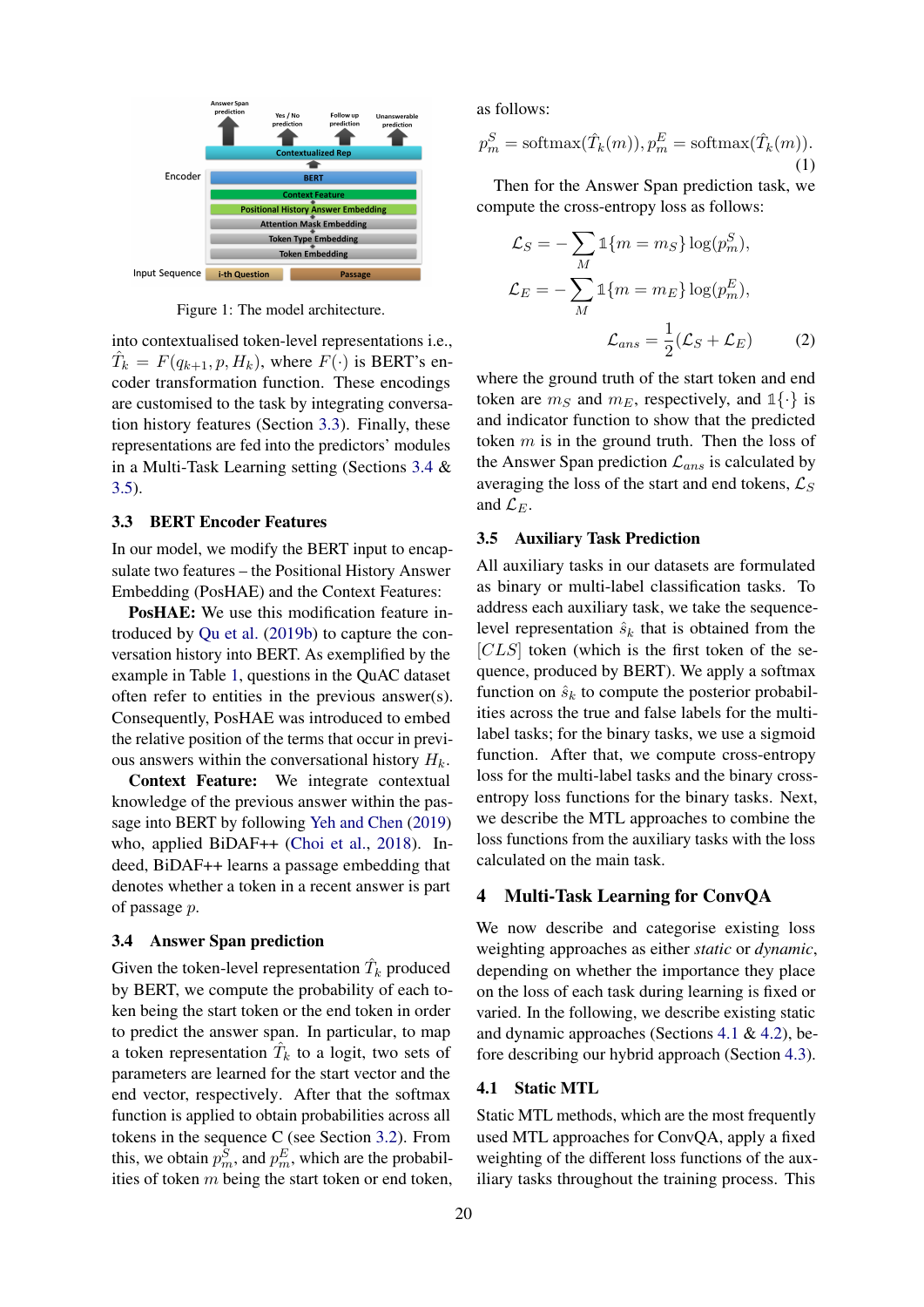<span id="page-4-1"></span>

Figure 2: Dynamic Evolving Weighting approaches.

strategy is simple but yet expensive to fine-tune. Instead, many previous studies just report the use of uniform weights for tasks, such as setting all of them to 1.0 [\(Yeh and Chen,](#page-9-0) [2019\)](#page-9-0), or setting their sum to 1 [\(Qu et al.,](#page-8-3) [2019b\)](#page-8-3). The total loss function of this method is defined as follows:

$$
\mathcal{L}_{total} = \mu \mathcal{L}_{ans} + \lambda \sum_{a \in A} \mathcal{L}_a \tag{3}
$$

where A is the set of auxiliary tasks,  $\mu$  is the weight for the main task and  $\lambda$  is the weight for A.

#### <span id="page-4-0"></span>4.2 Dynamic MTL

Applying static weighting to the auxiliary tasks can unnecessarily apply learning resources to the auxiliary tasks, instead of the main task. Indeed, this can lead to an overfitting to the wrong task and hence to underfitting on the main task [\(Chen et al.,](#page-8-12) [2018\)](#page-8-12). On the other hand, in the dynamic MTL approaches, the loss weighting of the tasks is instead continually adjusted during learning. Examples of dynamic approaches are Evolving Weighting [\(Bel](#page-8-11)[harbi et al.,](#page-8-11) [2016\)](#page-8-11), Loss-Balanced Task Weighting [\(Liu et al.,](#page-8-4) [2019a\)](#page-8-4), and Uncertainty Weighting [\(Kendall et al.\)](#page-8-5), discussed further below.

Evolving Weighting: [Belharbi et al.](#page-8-11) [\(2016\)](#page-8-11) proposed to evolve the loss weighting during the training steps according to a *schedule*. A training step is defined as the number of batches of the training data, such that the total number of steps is the number of batches multiplied by the number of training epochs. Four different schedules were proposed. Figure [2](#page-4-1) gives an overview of how the four schedules vary the weights of the main and auxiliary tasks –  $\mu$  and  $\lambda$ , respectively – across the training steps. These four schedules are described below:

*Stairs schedule:* The initial emphasis is on the auxiliary task, with  $\mu = 0$  and  $\lambda = 1$ . At a given training step t,  $\mu = 1$  and  $\lambda = 0$ .

| <b>Algorithm 1:</b> Hybrid Task Weighting                                                |  |  |  |  |  |
|------------------------------------------------------------------------------------------|--|--|--|--|--|
| Given S tasks and parameter $\alpha$ .                                                   |  |  |  |  |  |
| Initialise neural network weights $W$ .                                                  |  |  |  |  |  |
| <b>for</b> each epoch $i$ <b>do</b>                                                      |  |  |  |  |  |
| <b>for</b> each batch of data $B$ <b>do</b>                                              |  |  |  |  |  |
| Get the loss on each task $\ell_B \in \mathbb{R}^S$                                      |  |  |  |  |  |
| Store the first batch loss as $\ell_{(0,i)} \in \mathbb{R}^S$                            |  |  |  |  |  |
| <b>if</b> step $t \leq t_\tau$                                                           |  |  |  |  |  |
| Set the main task weight $\mu = \left(\frac{t}{T}\right)$                                |  |  |  |  |  |
| else                                                                                     |  |  |  |  |  |
| Set the main task weight $\mu = 1$                                                       |  |  |  |  |  |
| for each auxiliary task s do                                                             |  |  |  |  |  |
| Set the auxiliary task weight $\lambda = (\frac{\ell_{(B,s)}}{\ell_{(0,s,s)}})^{\alpha}$ |  |  |  |  |  |
| Update weighted loss $\ell_{(B,s)} = \ell_{(B,s)} \times \lambda$                        |  |  |  |  |  |
| Update weighted loss $\ell_{(B,m)} = \ell_{(B,m)} \times \mu$                            |  |  |  |  |  |
| Set the total loss $\ell_{total} = \ell_{(B,m)} + \sum_{i=1}^{s} \ell_i$                 |  |  |  |  |  |

*Linear schedule:* The weight of the auxiliary task decreases linearly at each training step, such that the auxiliary weight  $\lambda = 1$  tends to 0; in contrast, the weight of the main task increases linearly, i.e.  $\lambda = (1 - \mu)$ . In particular, given that the total number of steps T is known in advance,  $\lambda_t = \frac{t}{1}$  $rac{t}{\mathrm{T}}$ .

*Abridged Linear schedule:* In a linear schedule,  $\mu$  rises over the full training schedule to step T. This may not place sufficient emphasis on the main task during training. Instead, in the Abridged Linear schedule the weight on the auxiliary task  $\lambda$  falls linearly to 0 by a threshold step  $t_{\tau}$ . After  $t_{\tau}$ , all emphasis is on the main task (i.e.  $\mu = 1$ ).

*Exponential schedule:* The weights evolve exponentially to the step number, i.e.  $\mu = exp(\frac{-t}{\sigma})$  $\frac{-t}{\sigma}$ ), where  $t$  is the current number of training steps, and  $\sigma$  is the slope, as shown in Figure [2.](#page-4-1)

Loss-Balanced Task Weighting (LBTW) [\(Liu](#page-8-4) [et al.,](#page-8-4) [2019a\)](#page-8-4): This MTL method aims to reduce *negative transfer* by using the task-specific loss to balance the different auxiliary tasks. Negative transfer is when the performance of the task is decreased by Multi-Task Learning compared to the single-task learning. This method employs the *loss ratio* between the current loss and the initial loss of each task to adjust the task's weight. The task with the loss ratio closest to one needs to contribute more to the total loss. By increasing the weight of the task with loss ratio that is closest to one, this method attempts to *balance* the task importances.

Uncertainty Weighting [\(Kendall et al.\)](#page-8-5): This method is the most often used Multi-Task Learning approach, which is a weighting strategy that consists in analysing the uncertainty of each task. In this method, each of the task's weights is adjusted by deriving a multi-task loss function when maximising the Gaussian likelihood [\(Ruder,](#page-9-2) [2017\)](#page-9-2).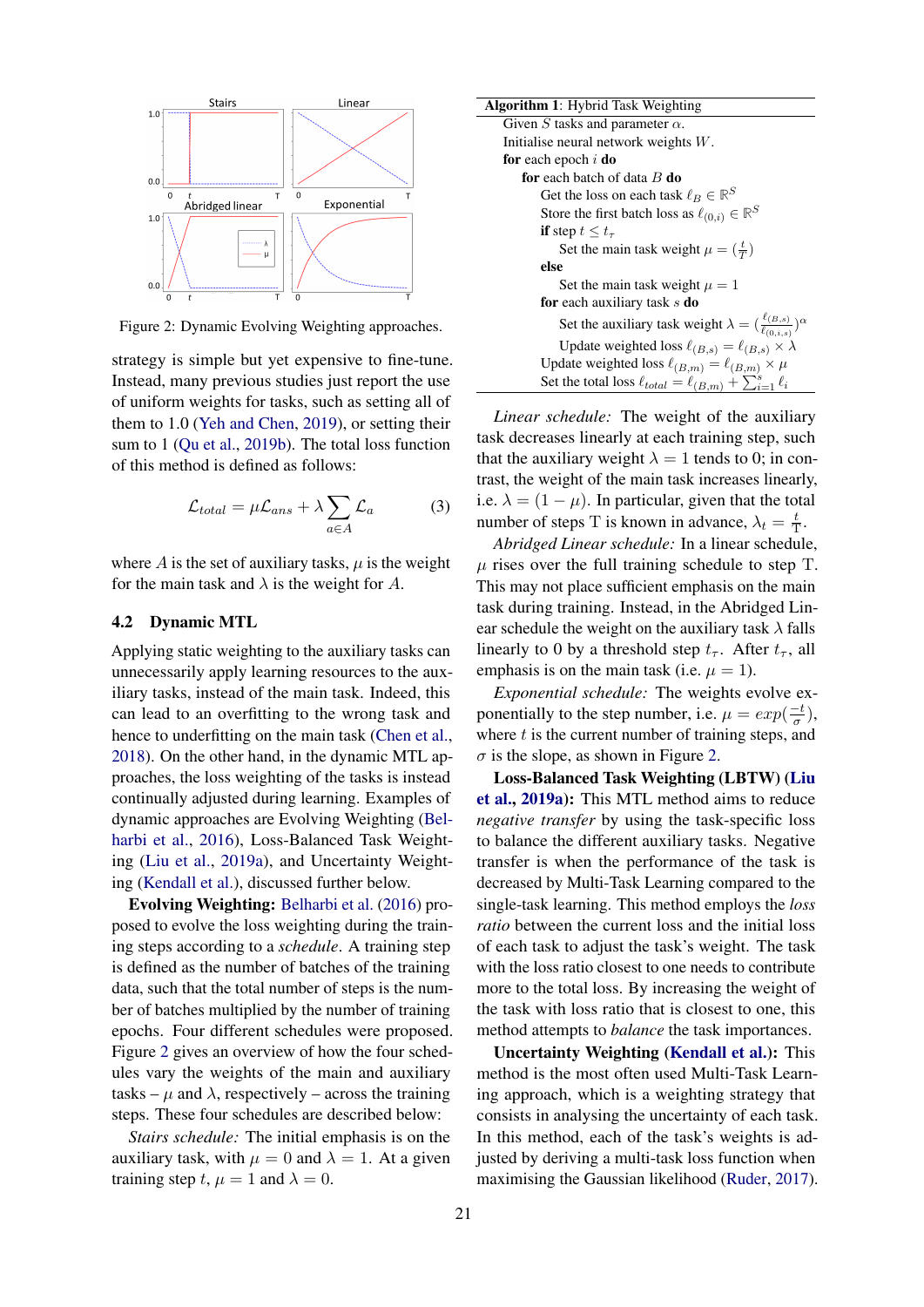#### <span id="page-5-1"></span>4.3 Hybrid Task Weighting

Among the existing dynamic MTL methods, Uncertainty Weighting [\(Kendall et al.\)](#page-8-5), and Loss-Balanced Task Weighting [\(Liu et al.,](#page-8-4) [2019a\)](#page-8-4) both weight all tasks without prioritising on the main task, such that resources are unnecessarily allocated to other tasks, thereby leading to a possible underfitting on the main task [\(Guo et al.\)](#page-8-14). For this reason, we propose a Hybrid Task Weighting approach, which applies an Abridged Linear schedule for weighting the main task and LBTW [\(Liu et al.,](#page-8-4) [2019a\)](#page-8-4) for weighting the auxiliary tasks. In particular, for the Abridged Linear schedule, we take a step threshold  $t_\tau = T/10$ , i.e. 10% of all steps, which is the same as the warm-up ratio we use (see Section [6.4](#page-6-0) for further details). To apply LBTW for the auxiliary tasks, a hyperparameter  $\alpha$  is used to balance the influence of the task-specific weights, i.e.  $\alpha$ =0.5 [\(Liu et al.,](#page-8-4) [2019a\)](#page-8-4). For each batch, the weight of each task is calculated by using the loss ratio between the loss at step t and the loss at  $t=0$ , thereby balancing the loss rates of the auxiliary tasks. Algorithm 1 provides further details about the implementation of our hybrid approach.

#### 5 Research Questions

In this paper, we address two key research questions. Firstly, one of our central contributions is the comparison of existing Multi-Task Learning (MTL) strategies, when used in the same Conversational Question Answering (ConvQA) model both in terms of effectiveness and efficiency. By doing this, we investigate whether there is an actual difference between the static and dynamic loss weighting methods, in guiding the learning process. Moreover, to the best of our knowledge, there has been no previous study that investigated dynamic loss weighting for the ConvQA task on the QuAC dataset. Hence, our first research question is:

RQ1: What is the most effective and efficient Multi-Task Learning method for ConvQA?

Secondly, we investigate the effectiveness of the combination of the auxiliary tasks to improve the performance of the main QuAC task, namely we posit the following research question:

RQ2: Does applying the proposed MTL Conv-QA model using each of the auxiliary tasks result in effectiveness improvements over learning using only the main task?

#### 6 Experimental Setup

In this section, we describe the used dataset, QuAC, and its auxiliary tasks in Section [6.1.](#page-5-0) We present the list of our baselines in Section [6.2.](#page-5-2) We discuss the used evaluation metrics in Section [6.3,](#page-6-1) and the applied hyper-parameter settings in Section [6.4.](#page-6-0)

# <span id="page-5-0"></span>6.1 Dataset

To conduct our evaluation of the MLT methods when integrated into the BERT ConvQA model, we choose QuAC [\(Choi et al.,](#page-8-2) [2018\)](#page-8-2), a large-scale dataset for ConvQA over passages extracted from Wikipedia articles. Unlike other Machine Reading datasets such as SQuAD [\(Rajpurkar et al.,](#page-8-15) [2016,](#page-8-15) [2018\)](#page-8-16), this dataset is considered to be a multi-turn dataset where the questions and answers simulate conversations. The main reason for choosing this dataset for our experiments is that it provides not only an Answer span prediction as the main task but it also provides other auxiliary tasks namely, the affirmation (Yes/No prediction) and continuation (Follow up prediction) classification tasks. Moreover, we also observe that if an answer in QuAC is tagged as CANNOTANSWER, then this means that the corresponding question cannot be answered. Hence, from these kind of answers, we define another Unanswerable prediction task as an additional auxiliary task to use in our MTL method. We describe below each of the used auxiliary tasks:

Yes/No prediction: This task consists of three possible labels: yes, no, neither where yes or no are represented as the sought answer to this question type; otherwise it will be 'neither'. [Choi et al.](#page-8-2) [\(2018\)](#page-8-2) observed that there were 25.8% of yes/no questions in the QuAC dataset.

Follow up prediction: This classification task consists in predicting the continuation of a given question, and has three possible labels: follow up, maybe follow up, don't follow up.

Unanswerable prediction: This task has two possible labels: yes/no allocated by inspecting the answer text associated to each question in the dataset. If the answer text is CANNOTANSWER, the label is yes otherwise it is no. 20.2% of all questions in the QuAC dataset are unanswerable.

#### <span id="page-5-2"></span>6.2 Baselines

We use as baselines all methods described in Section [4.](#page-3-3) Hence, our baselines consist of the Static MTL methods from Section [4.1,](#page-3-5) namely *sum to 1* and *equal to 1*, and the dynamic MTL meth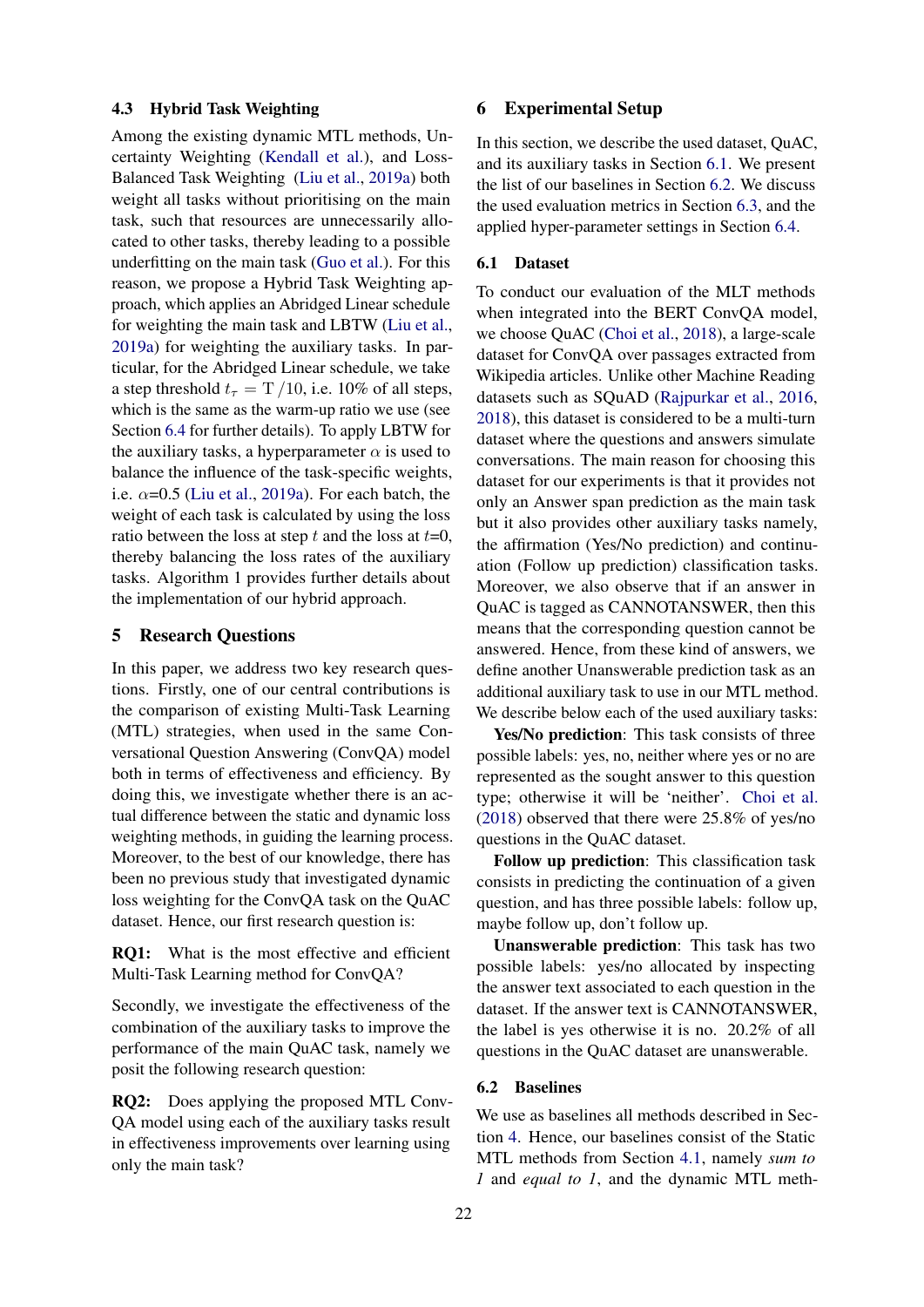ods from Section [4.2,](#page-4-0) namely Evolving Weighting (Stair, Linear, Abridged Linear, and Exponential), Loss-Balanced Task Weighting, and Uncertainty Weighting as baselines. In addition, we also include Single-Task Learning as a baseline to illustrate the effectiveness of Multi-Task Learning as well as our proposed Hybrid Task Weighting method.

#### <span id="page-6-1"></span>6.3 Evaluation Metrics.

Since we are using the QuAC dataset, we naturally adopt the two evaluation metrics in the corresponding challenge, which consist of the word-level F1, and the human equivalence score (HEQ). The wordlevel F1, commonly used in Machine Comprehension and in the ConvQA tasks [\(Rajpurkar et al.,](#page-8-15) [2016,](#page-8-15) [2018;](#page-8-16) [Choi et al.,](#page-8-2) [2018\)](#page-8-2), evaluates the overlap between the system's prediction and the ground truth answer span. Meanwhile, the HEQ metric is used to evaluate the percentage of examples for which the deployed model's F1 is equivalent to or higher than the human F1. This metric is composed of HEQ-Q, computed on the question level, and HEQ-D, computed at the dialogue level. The QuAC challenge defines the human performance to have an HEQ-Q and HEQ-D of 100%. Finally, we use the McNemar's test to measure statistical significance between the prediction performances.

### <span id="page-6-0"></span>6.4 Hyper-parameter Settings.

We implement all models using the Pytorch version of BERT from HuggingFace [\(Wolf et al.,](#page-9-6) [2019\)](#page-9-6), namely using the bert-base-uncased<sup>[2](#page-0-0)</sup> model as our encoder. Following [Qu et al.](#page-8-3) [\(2019b\)](#page-8-3), the model configuration is as follows: the max sequence length is set to 12, the stride in the sliding window is set to 128, the max question length is set to 64, the max answer length set to 35, the number of training epochs is set to 5 and the batch size is set to 12. To train our BERT ConvQA model, we use the BertAdam weight decay optimiser, with an initial learning rate of 5e-5 while the learning rate warming up portion is 10%. For all our experiments, we use a single Nvidia TITAN RTX GPU.

#### 7 Experimental Results

We first report our evaluation results for various MTL methods using our ConvQA model in Section [7.1.](#page-6-2) Our findings for the usefulness of the auxiliary tasks in MTL are detailed in Section [7.2.](#page-7-0)

# <span id="page-6-2"></span>7.1 RQ1: Effectiveness and Efficiency of the MTL Methods

We investigate the performance of the baselines in comparison to our proposed hybrid method for Multi-Task Learning on the validation set<sup>[3](#page-0-0)</sup> of the QuAC dataset. All MTL methods are trained on the provided QuAC training set by using all the auxiliary tasks, namely the Yes/No prediction, the Follow up prediction and the Unanswerable prediction classification tasks. In this section, we focus on the performance of the system on the main task (i.e. the Answer Span prediction task).

First, we examine the effectiveness of the MTL methods, including our proposed methods and those baselines listed in Section [4.](#page-3-3) Table [2](#page-7-1) illustrates the single-task learning baseline (denoted STL) in the first column and the MTL methods in the following columns. Within Table [2,](#page-7-1) the best result in each row is highlighted in bold. From this table, we observe that the F1 performance of all the MTL methods is better than the STL baseline. Indeed, our proposed method, Hybrid Task Weighting, achieves the best F1 and HEQ-Q performances, at 72.28 and 68.71, respectively. The best reported HEQ-D score is achieved by the Exponential Evolving Weighting method at 13.1 followed by our Hybrid Task Weighting method at 13.0. Indeed, our proposed method is more effective than the Abridged Linear and the Loss-Balanced Task Weighting dynamic methods, showing that while it emphasises the main tasks (c.f. Abridged Linear), it also balances the auxiliary tasks through use of the LBTW method. Moreover, all of the dynamic task weighting methods significantly outperform the STL model, except for the Stair and Uncertainty Weighting methods (McNemar's test,  $p < 0.05$ ).

Next, we investigate the efficiency of the tested MTL methods by comparing the average number of iterations per second needed during training and evaluation. Table [3](#page-7-2) depicts the efficiency of the MTL methods for the BERT ConvQA model. In this table, the higher the number, the higher the efficiency, while the best result is highlighted in bold. We observe that the Linear Evolving Weighting yields the best efficiency in comparison to all other methods – at 2.31 iterations per second during learning – while the static task weighting method (equal to 1) exhibits the best evaluation efficiency

Overall the efficiency of most models during

<sup>&</sup>lt;sup>2</sup> https://huggingface.co/transformers/pretrained\_models.html

<sup>3</sup> QuAC's test set is only accessible by submitting to their leaderboard. Hence, we provide results using the provided validation set.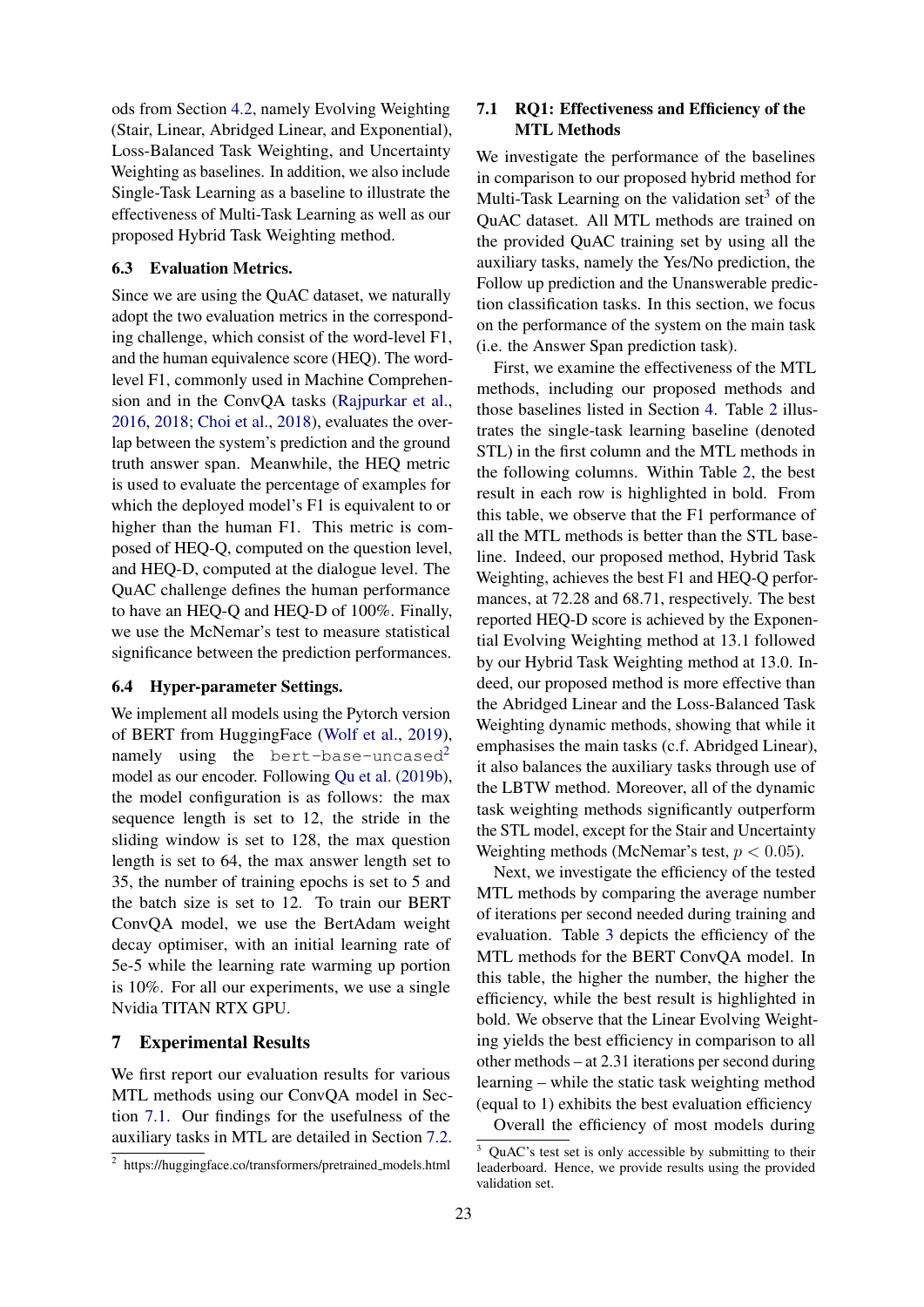<span id="page-7-1"></span>Table 2: Effectiveness of various task-weighting methods for Conversational Question Answering. † denotes a result statistically different from that of our proposed Hybrid Task Weighting model (McNemar's test,  $p < 0.05$ ); ‡ denotes a significant improvement over the STL baseline. The highest value for each measure is highlighted.

|       | Single-task<br>learning | Static<br>task weighting |                    | <b>Evolving Weighting</b> |             |                 |           | Loss-Balanced<br>Task Weighting | Uncertainty<br>Weighting | Hybrid<br>Task Weighting |
|-------|-------------------------|--------------------------|--------------------|---------------------------|-------------|-----------------|-----------|---------------------------------|--------------------------|--------------------------|
|       |                         | Sum to 1                 | Ea.1               | Linear                    | Exponential | Abridged Linear | Stair     |                                 |                          |                          |
| F1    | $69.08 \text{ +}$       | $69.56 \text{ +}$        | $69.40 \text{ }^+$ | 70.97 <sup>+</sup> t      | 71.16 †‡    | 71.37 † 1       | $69.73 +$ | $69.41$ † $\ddagger$            | $69.20 \text{ }^{\circ}$ | 72.28 ±                  |
| HEO-O | 65.51                   | 66.06                    | 65.65              | 67.49                     | 67.88       | 67.78           | 66.24     | 65.71                           | 65.43                    | 68.71                    |
| HEO-D | 11.6                    | 11.10                    | 10.7               | 12.8                      | 13.1        | 12.10           | 11.80     | 11.6                            | 11.3                     | 13.00                    |

<span id="page-7-2"></span>Table 3: Efficiency of different MTL methods. The highest value for each phase is highlighted.

| Model                        |      |                                               |  |
|------------------------------|------|-----------------------------------------------|--|
|                              |      |                                               |  |
|                              | 2.23 | 3.95                                          |  |
| Sum to 1.                    | 2.13 | 4.05                                          |  |
| All eq. 1                    | 2.25 | 4.12                                          |  |
| Linear                       | 2.31 | 3.99                                          |  |
| Exponential                  | 2.26 | 3.90                                          |  |
| Abridged Linear              | 2.20 | 3.84                                          |  |
| Stair                        | 2.15 | 4.07                                          |  |
| Loss-Balanced Task Weighting |      |                                               |  |
| <b>Uncertainty Weighting</b> |      |                                               |  |
| Hybrid Task Weighting        |      |                                               |  |
|                              |      | #iters/sec<br>Training<br>2.05<br>1.5<br>2.04 |  |

evaluation is fairly similar, at around 3.8 to 4.1 iterations per second. We argue that this is because during the evaluation phase, all models have the same structure, and only differ in terms of weights. On the other hand, during learning, the Evolving Weighting method is slightly faster than the other baseline methods including our own proposed method due to the simple manner in which it calculates the task weight. Moreover, training the ConvQA model using the Uncertainty Weighting method exhibits more training time than other methods. Indeed, this approach has the most complex implementation.

In response to RQ1, we find that our BERT ConvQA model learned through Multi-Task Learning by using a hybrid approach has the best effectiveness, yielding statistically significant improvements over the baselines. Moreover, we observe that there is little difference between the efficiency of our proposed method, and that of the static task weighting methods, or the single-task learning in both the training and evaluation phases even though our approach has a more complex implementation.

### <span id="page-7-0"></span>7.2 RQ2: Combination of Auxiliary Tasks vs. Single-Task Learning

Next, we conduct experiments to determine the best combination of auxiliary tasks, which helps to improve the performance of the main task. In these experiments, all models are learned by using our proposed method as the Multi-Task Learning

<span id="page-7-3"></span>Table 4: Comparison of different combinations of auxiliary tasks. † denotes a statistically significant improvement over STL with  $p < 0.05$  using the McNemar's test. The highest value for each measure is highlighted.

|                          | F1                  | HEO-O | HEO-D |
|--------------------------|---------------------|-------|-------|
| <b>STL</b>               | 69.08               | 65.51 | 11.6  |
| Yes/No                   | 68.60               | 64.98 | 11.6  |
| Follow up                | $69.76 \text{ }$    | 66.74 | 12.0  |
| Unanswerable             | $72.27 +$           | 68.87 | 13.5  |
| Yes/No + Follow up       | $72.66 \;{\rm{^+}}$ | 68.87 | 11.7  |
| Yes/No + Unanswerable    | $72.48 \text{ +}$   | 69.02 | 13.2  |
| Follow up + Unanswerable | $71.91 \text{ }$    | 68.52 | 14.2  |
| All                      | $72.28 \text{ }^+$  | 68.71 | 13.0  |
|                          |                     |       |       |

strategy for the BERT ConvQA model. We vary the choice of auxiliary tasks from those detailed in Section [6.1,](#page-5-0) namely Yes/No prediction, Follow up prediction and Unanswerable prediction. Single-task learning acts as a baseline for these experiments.

Table [4](#page-7-3) presents the effectiveness of the different combinations of auxiliary tasks (each row is a different combination). We observe that the highest scores for the F1, HEQ-Q and HEQ-D measures are not obtained from the same combination. In particular, applying Multi-Task Learning using the Yes/No and Follow up tasks achieves the best F1 performance compared to the other combinations. However, when using the HEQ-Q metric, it is apparent that the combination of the Yes/No prediction and Unanswerable prediction is the best. Furthermore, the combination of the Follow up prediction and Unanswerable prediction yields the best model in terms of the HEQ-D metric. From these results, we further analyse why the models that include Unanswerable prediction as one of the auxiliary tasks, have higher HEQ scores in comparison to models that use either the Yes/No prediction or the Follow up prediction as the auxiliary tasks. We found that a key issue is the number of correct predictions for the unanswerable questions. The more correct answers achieved on this type of questions, the more likely the performance will be higher in terms of HEQ. From the table, we also observe that the model that fused all the auxiliary tasks is not the best choice for MTL, and its performance on all metrics is similar to the model that used only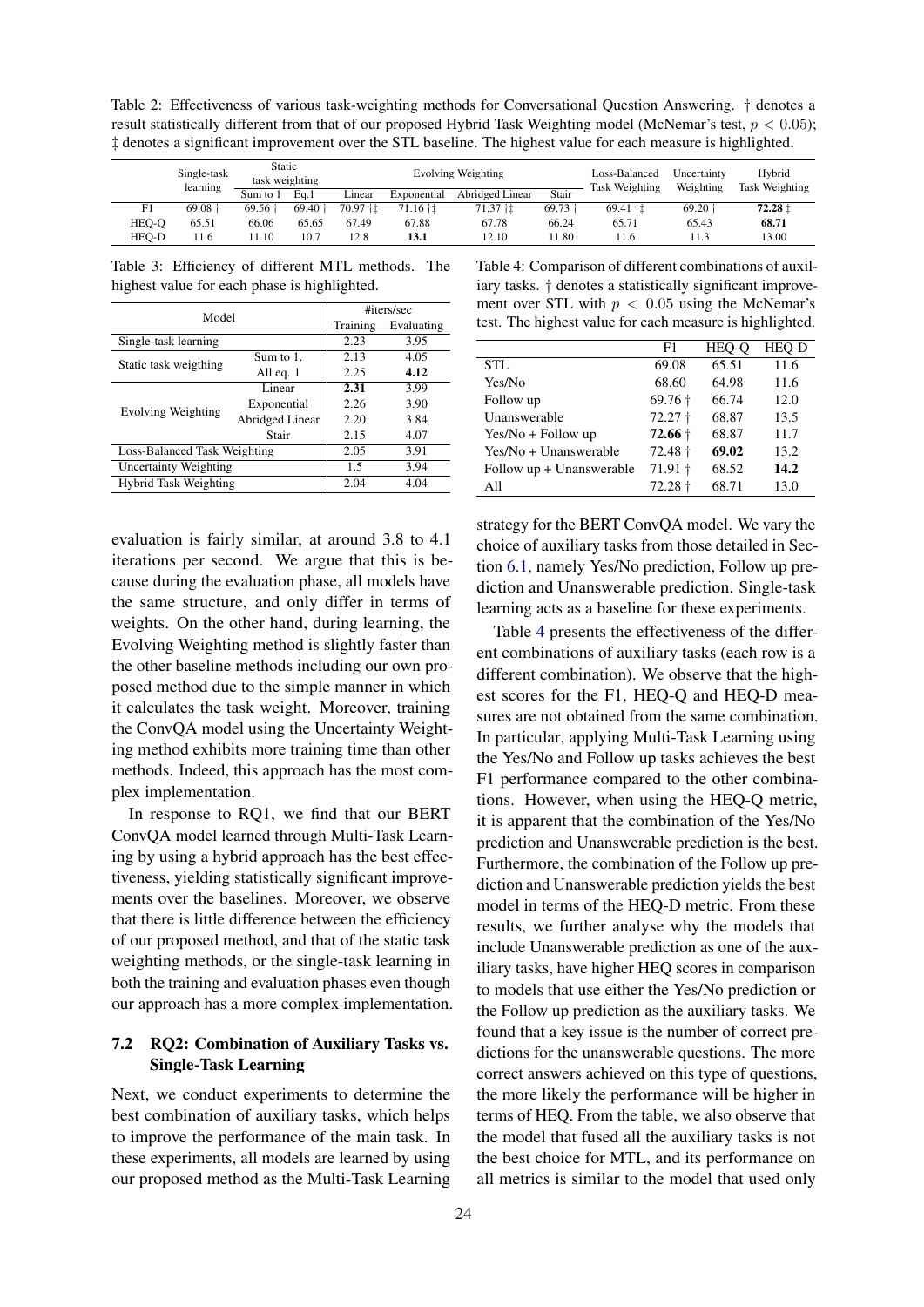the Unanswerable prediction auxiliary task.

In answer to RQ2, we conclude that most of the combination models are better than just learning the main task, except the model that solely used the Yes/No prediction as an auxiliary task. This raises the question as to why the model that combines all the auxiliary tasks does not outperform the models that includes Unanswerable as an auxiliary task. We conjecture that negative transfer (see Section [4.2\)](#page-4-0) might be a possible reason explaining the drop in the performance of MTL. We leave the investigation of this issue to future work.

#### 8 Conclusions

We have proposed a method for Conversational Question Answering, which learns to predict the correct answer span, by applying Multi-Task Learning (MTL). Our proposed hybrid MTL method makes use of Evolving Weighting by Abridged Linear for learning the main task, while the auxiliary tasks are addressed using Loss-Balanced Task Weighting. Our experiments on the QuAC dataset demonstrated that our ConvQA model learned through Multi-Task Learning by using a hybrid approach has the best effectiveness, yielding statistically significant improvements over the baselines. Furthermore, we showed that the use of a combination of the auxiliary tasks resulted in an enhancement to the main task performance compared to single-task learning. For future work, we plan to consider the integration of a question re-writer as well as the use of an attention mechanism for capturing the dialog context.

#### References

- <span id="page-8-11"></span>Soufiane Belharbi, Romain Hérault, Clément Chate-lain, and Sébastien Adam. 2016. [Deep multi-task](https://www.elen.ucl.ac.be/Proceedings/esann/esannpdf/es2016-87.pdf) [learning with evolving weights.](https://www.elen.ucl.ac.be/Proceedings/esann/esannpdf/es2016-87.pdf) In *Proc. ESANN*.
- <span id="page-8-12"></span>Zhao Chen, Vijay Badrinarayanan, Chen-Yu Lee, and Andrew Rabinovich. 2018. [GradNorm: Gradient](https://arxiv.org/abs/1711.02257) [normalization for adaptive loss balancing in deep](https://arxiv.org/abs/1711.02257) [multitask networks.](https://arxiv.org/abs/1711.02257) In *Proc. ICML*, pages 794–803.
- <span id="page-8-2"></span>Eunsol Choi, He He, Mohit Iyyer, Mark Yatskar, Wentau Yih, Yejin Choi, Percy Liang, and Luke Zettlemoyer. 2018. [QuAC: Question answering in context.](https://arxiv.org/pdf/1808.07036.pdf) In *Proc. EMNLP.*, page 2174–2184.
- <span id="page-8-0"></span>Jacob Devlin, Ming-Wei Chang, Kenton Lee, and Kristina Toutanova. 2019. [BERT: Pre-training of](https://doi.org/10.18653/v1/n19-1423) [deep bidirectional transformers for language under](https://doi.org/10.18653/v1/n19-1423)[standing.](https://doi.org/10.18653/v1/n19-1423) *Proc. NAACL*, pages 4171–4186.
- <span id="page-8-14"></span>Michelle Guo, Albert Haque, De-An Huang, Serena Yeung, and Li Fei-Fei. [Dynamic task prioritization for](https://link.springer.com/chapter/10.1007/978-3-030-01270-0_17) [multitask learning.](https://link.springer.com/chapter/10.1007/978-3-030-01270-0_17) In *Proc. ECCV*, pages 270–287.
- <span id="page-8-8"></span>Qiong Hu, Zhizheng Wu, Korin Richmond, Junichi Yamagishi, Yannis Stylianou, and Ranniery Maia. 2015. [Fusion of multiple parameterisations for](https://www.isca-speech.org/archive/interspeech_2015/i15_0854.html) [DNN-based sinusoidal speech synthesis with multi](https://www.isca-speech.org/archive/interspeech_2015/i15_0854.html)[task learning.](https://www.isca-speech.org/archive/interspeech_2015/i15_0854.html) In *Proc. Interspeech*, pages 854–858.
- <span id="page-8-5"></span>Alex Kendall, Yarin Gal, and Roberto Cipolla. [Multi](https://arxiv.org/abs/1705.07115)[task learning using uncertainty to weigh losses for](https://arxiv.org/abs/1705.07115) [scene geometry and semantics.](https://arxiv.org/abs/1705.07115) In *Proc. CVPR*, pages 7482–7491.
- <span id="page-8-9"></span>Isabelle Leang, Ganesh Sistu, Fabian Burger, Andrei Bursuc, and Senthil Yogamani. 2020. [Dynamic](https://arxiv.org/abs/2001.02223) [task weighting methods for multi-task networks](https://arxiv.org/abs/2001.02223) [in autonomous driving systems.](https://arxiv.org/abs/2001.02223) *arXiv preprint arXiv:2001.02223*.
- <span id="page-8-4"></span>Shengchao Liu, Yingyu Liang, and Anthony Gitter. 2019a. [Loss-balanced task weighting to reduce neg](https://www.aaai.org/ojs/index.php/AAAI/article/view/5125)[ative transfer in multi-task learning.](https://www.aaai.org/ojs/index.php/AAAI/article/view/5125) In *Proc. AAAI*, volume 33, pages 9977–9978.
- <span id="page-8-6"></span>Xiaodong Liu, Jianfeng Gao, Xiaodong He, Li Deng, Kevin Duh, and Ye-yi Wang. 2015. [Representation](https://doi.org/10.3115/v1/N15-1092) [learning using multi-task deep neural networks for](https://doi.org/10.3115/v1/N15-1092) [semantic classification and information retrieval.](https://doi.org/10.3115/v1/N15-1092) In *Proc. NAACL*, pages 912–921.
- <span id="page-8-7"></span>Xiaodong Liu, Pengcheng He, Weizhu Chen, and Jianfeng Gao. 2019b. [Multi-task deep neural networks](https://doi.org/10.18653/v1/P19-1441) [for natural language understanding.](https://doi.org/10.18653/v1/P19-1441) In *Proc. ACL*, pages 4487–4496.
- <span id="page-8-10"></span>Zuheng Ming, Junshi Xia, Muhammad Muzzamil Luqman, Jean-Christophe Burie, and Kaixing Zhao. 2019. [Dynamic Multi-Task Learning for Face](https://hal.archives-ouvertes.fr/hal-02889907) [Recognition with Facial Expression.](https://hal.archives-ouvertes.fr/hal-02889907) In *Proc. ICCV*.
- <span id="page-8-13"></span>Chen Qu, Liu Yang, Minghui Qiu, W. Bruce Croft, Yongfeng Zhang, and Mohit Iyyer. 2019a. [Bert with](https://arxiv.org/abs/1905.05412) [history answer embedding for conversational ques](https://arxiv.org/abs/1905.05412)[tion answering.](https://arxiv.org/abs/1905.05412) In *Proc. SIGIR*, pages 1133–1136.
- <span id="page-8-3"></span>Chen Qu, Liu Yang, Minghui Qiu, Yongfeng Zhang, Cen Chen, W. Bruce Croft, and Mohit Iyyer. 2019b. [Attentive history selection for conversational ques](https://arxiv.org/abs/1908.09456)[tion answering.](https://arxiv.org/abs/1908.09456) In *Proc. CIKM*, pages 1391–1400.
- <span id="page-8-16"></span>Pranav Rajpurkar, Robin Jia, and Percy Liang. 2018. [Know what you don't know: Unanswerable ques](https://doi.org/10.18653/v1/P18-2124)[tions for SQuAD.](https://doi.org/10.18653/v1/P18-2124) In *Proc. ACL*, pages 784–789.
- <span id="page-8-15"></span>Pranav Rajpurkar, Jian Zhang, Konstantin Lopyrev, and Percy Liang. 2016. [Squad: 100,000+ questions for](https://arxiv.org/pdf/1606.05250.pdf) [machine comprehension of text.](https://arxiv.org/pdf/1606.05250.pdf) In *Proc.EMNLP*, page 2383–2392.
- <span id="page-8-1"></span>Siva Reddy, Danqi Chen, and Christopher D Manning. 2019. [CoQA: A conversational question answering](https://arxiv.org/abs/1808.07042) [challenge.](https://arxiv.org/abs/1808.07042) *Transactions of the Association for Computational Linguistics*, pages 249–266.